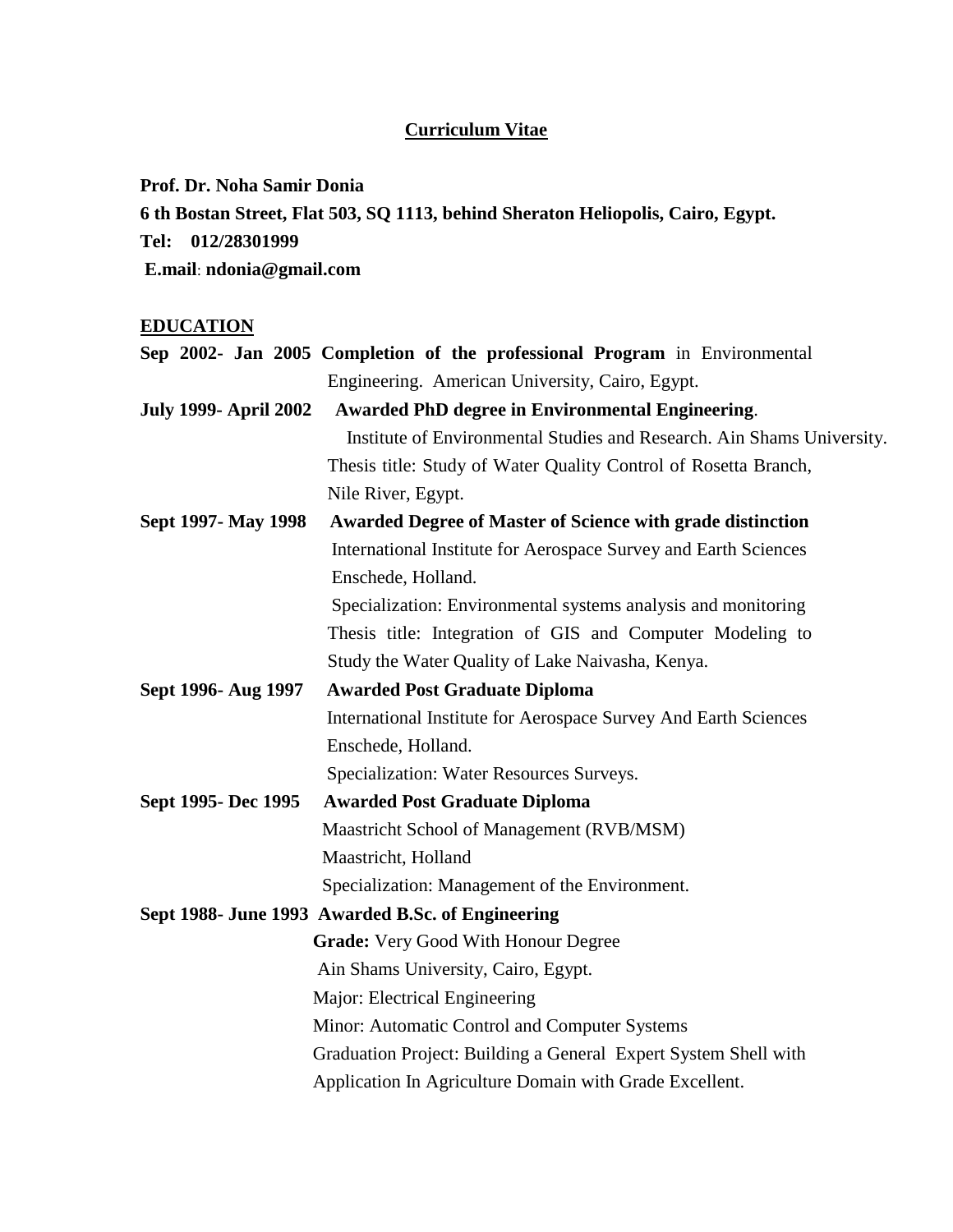### **WORK EXPERIENCE**

| <b>Jul 2014-now</b>          | <b>Head of Environmental Engineering Department,</b>           |
|------------------------------|----------------------------------------------------------------|
|                              | Institute of Environmental Studies and Research,               |
|                              | Ain Shams University                                           |
| Dec 2013- now                | <b>Environmental Hydraulics Professor</b>                      |
|                              | Environmental Engineering Department,                          |
|                              | Institute of Environmental Studies and Research,               |
|                              | Ain Shams University                                           |
| Sep 2008 - Sep 2013          | <b>Associate Professor</b>                                     |
|                              | Engineering Department,<br>of<br>Environmental<br>Institute    |
|                              | Environmental Studies and Research, Ain Shams University       |
| June 2002 – Sep 2008         | Lecturer                                                       |
|                              | Environmental<br>Engineering<br>Department,<br>Institute<br>of |
|                              | Environmental Studies and Research, Ain Shams University       |
| <b>July 1999 – June 2002</b> | <b>Assistant Lecturer</b>                                      |
|                              | Engineering Department, Institute of Environmental Studies     |
|                              | and Research, Ain Shams University.                            |
| Sep 95 - July 1999           | <b>Instructor</b>                                              |
|                              | Engineering Department, Institute of Environmental Studies     |
|                              | and Research, Ain Shams University.                            |
| Sep 1993- Sep 1995           | <b>Software Programmer</b>                                     |
|                              | Responsible for Developing Applications Using Informix         |
|                              | Database under Unix Operating System.                          |

### **CAREER RELATED EXPERIENCE**

#### *Teaching Experience:*

Teaching the following courses: Water Quality Assessment, Water Quality Modelling, Water Pollution Control, Environmental Pollution, Environmental Modelling, Environmental Impact Assessment, Environmental Management, Cleaner Technology and Pollution Prevention, Environmental Applications of GIS techniques.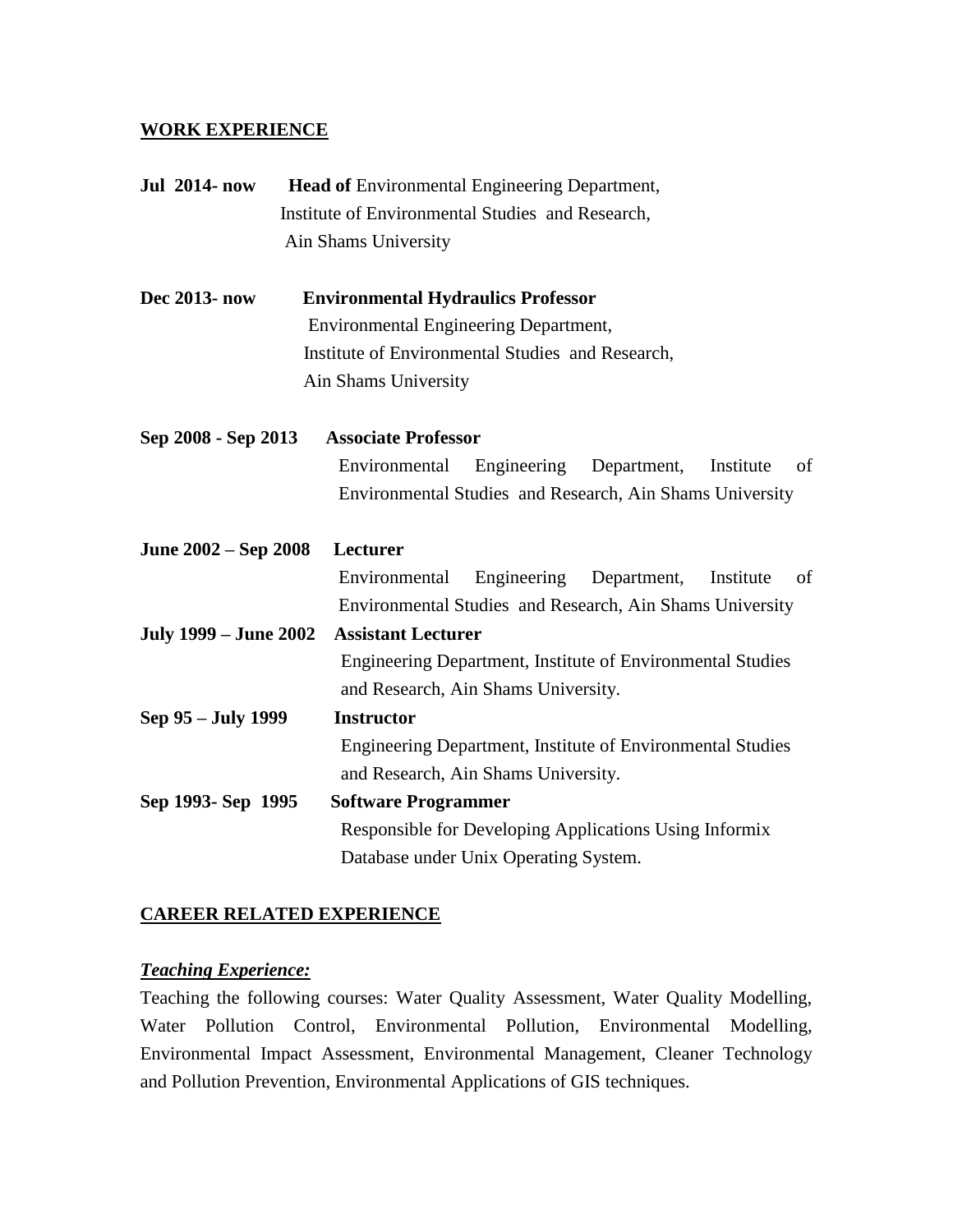## *Research Areas:*

- Water resources management
- Water Quality modeling
- Environmental impact assessment
- Remote sensing and GIS applications is in water resources
- Wastewater Reuse

*Administrative Experience:* Manager of information technology unit and management information system project (MIS) in the institute of environmental studies and researches, Ain Shams university.

# *Years of Experience in Environmental Field*: 15 years

# *Working with international organizations in Environmental Field:*

World Bank- European Union and UNESCO Organizations.

## *Projects related to field of environment :*

• From 2003 to 2005,

**Water Quality Modeling expert** in the project of **" Melmarina (Monitoring and modelling coastal lagoons: making management tools for aquatic resources in North Africa)** in coordination with NARSS and UNESCO organizations to fulfill the following tasks:

- 1. Prototype Geographical Information System of the Lake Manzala.
- 2. Eutrophication Assessment of lake Manzala using GIS Techniques.
- 3. Determination of the water quality index of Manazala lagoon using GIS's Trend Analysis of water quality of Lake Manzala.
- 4. Water Quality Modeling of Lake Manzala using MIKE 3 model.
- From 2006 to 2007,

**Water Quality Modeling expert** in the project of **Nubaria Canal Water Pollution, Mitigation of Problems Related to Use and Recycling of Drainage Water of Nubaria Canal for Treated Potable Drinking Water** in coordination with The Commission of the European Union and the water company to fulfill the following tasks:

1. Review reports, studies, monitoring data, interview stakeholders, conduct field investigations to assess the present situation of water quality. Design a sampling program for water quality assessment at drinking water intakes. Analyze for all pollution parameters that may affect drinking water quality. Take samples of treated drinking water and analyze for suitability as drinking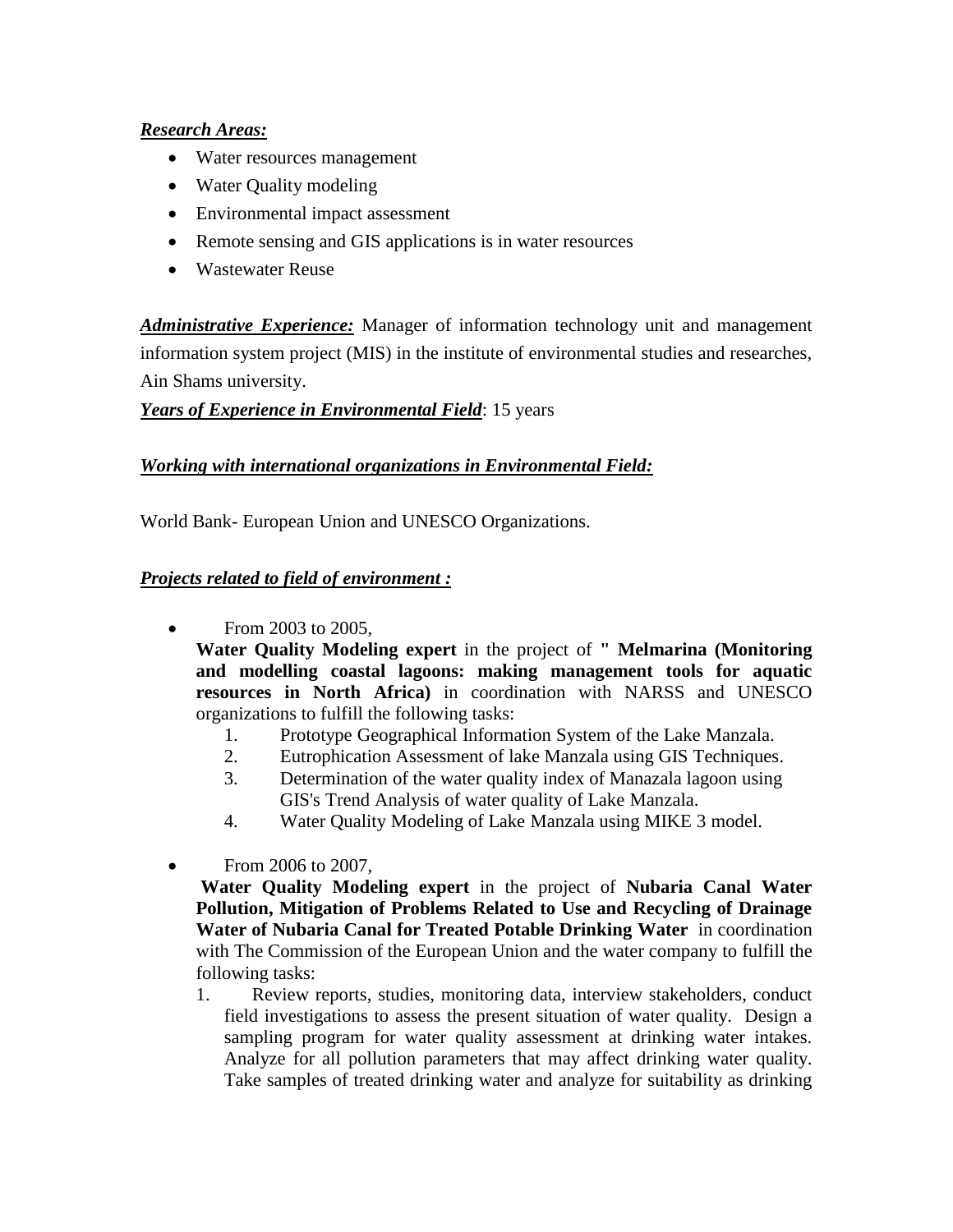water. Samples shall also be taken from any water bodies affecting at present or expected to affect in the future, the water quality of Nubaria Canal.

- 2. Conduct an analysis to predict future water quality at drinking water intakes taking into consideration government's plans for increased water reuse of drainage water and for supplemental supply to Nubaria Canal from Rosetta Branch.
- 3. Identify adequate treatment techniques and methods to guarantee safe drinking water according to Egyptian Health and WHO Standards.
- From 2008-2009,

**Water Quality Modeling exper**t in **the Environmental and social impact assessment of the Integrated Sanitation & Sewerage Infrastructure Project (ESIA)** that is launched for providing sanitation services to selected villages in the Nile Delta Region – specifically in the three Governorates of Beheira, Gharbeya and Kafr El-Sheikh. Consultancy services agreement for this project was signed on between the Holding Company for Water & Wastewater (HCWW) as the institute of environmental studies and researches with a fund from the WorldBank. I was responsible for the following tasks as:

- 1. Water quality Assessment of the canals, drains and groundwater.
- 2. Water Quality Modeling of Gharbia Drainage system
- 3. Participating in the Environmental Impact Assessment
- 4. Participating in Environmental management plan
- 5. Editing and Summarizing the whole document
- From 2009-2010.

**Urban Water Modeling Consultant** in **SWITCH** research programme, implemented and co-funded by the European Union in cooperation with CEDARE to fulfill the following tasks:

- 1. Developing a detailed model for the urban water system of Alexandria city under study, based on secondary data available in reports and additional data provided by AWCO and WWDC.
- 2. Validation and refinement of the current representation of the system in clusters;
- 3. Collection and processing of the relevant cluster data with regard to: (a) water use, (b) network connections (water supply and wastewater), (c) land use characteristics, in order to refine the preliminary modeling approach and develop a more accurate representation of the urban water system under study.
- 4. Use of the Aquacycle software for simulating the current situation of the urban water system;
- 5. Verification of the representation of the current system and calibration of the model.
- 6. Conducting on potential future scenarios concerning expansion of the current system and how these could be modelled through Aquacycle.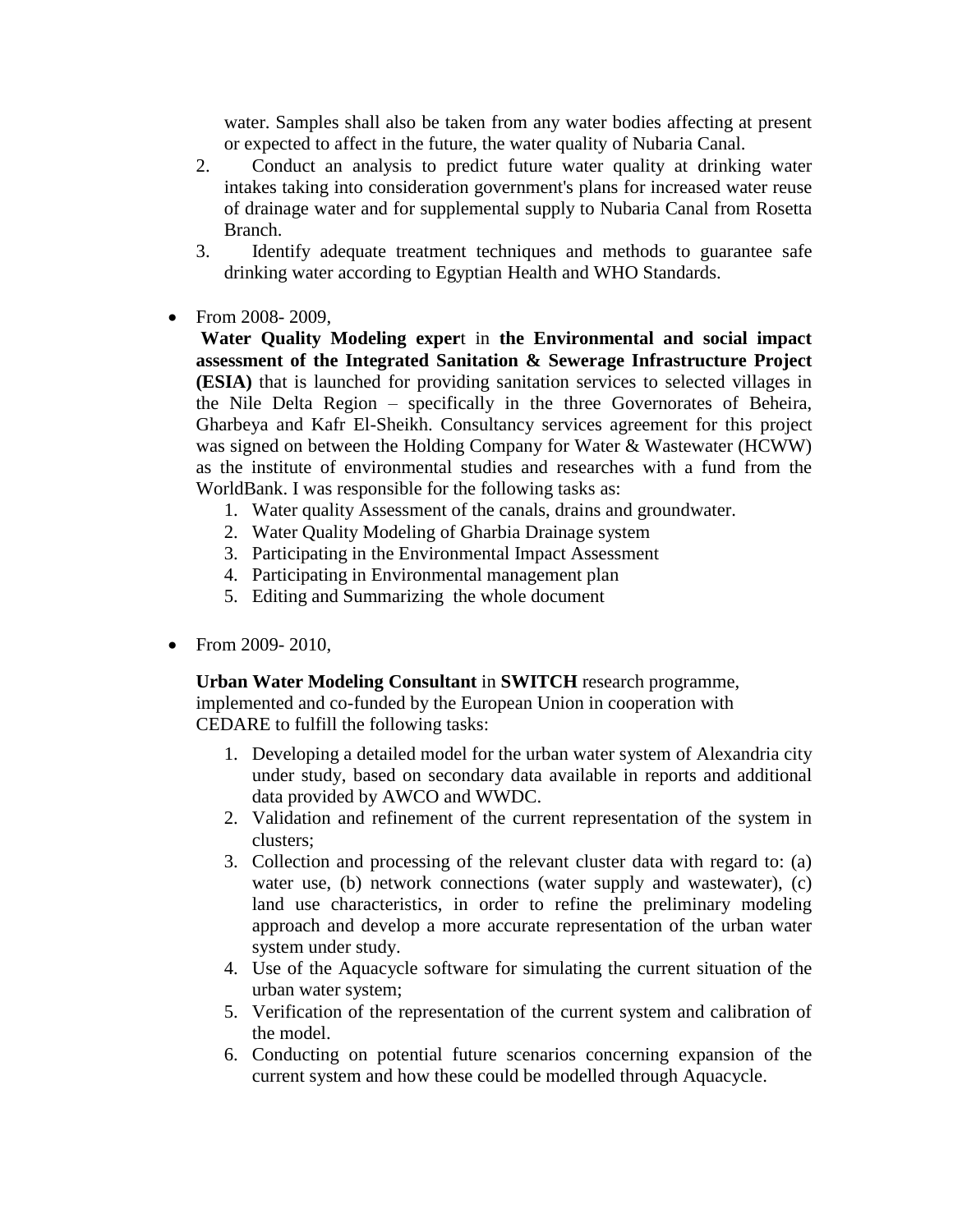• From 2012-2016

**Modeling consultant** for undertaking hydrodynamic and water quality modeling of Lake Mariout and supply models to beneficiary agencies funded by GEF in coordination with the Egyptian Environmental Affairs Agency Alexandria Coastal Zone Management project.

### *Publications*

1.Donia Noha, Environmental impacts of Bhr El Baqar Drain on Manzala lake water Quality using Remote sensing, ICNEEE 2016, Faculty of Engineering and Technology, Future University, Cairo, Egypt.

2. Donia, N., ,Bahgat, M, Water quality management for Lake Mariout, Ain Shams Engineering Journal, may 2015

3. Donia Noha , lake maryut monitoring using remote sensing, Eighteenth International Water Technology Conference, IWTC18 Sharm ElSheikh, 12-14 March 2015

4. Donia Noha ,Aswan High Dam Reservoir management system, journal of hydroinformatics, may 2013.

5. Donia Noha, Eleni Manoli and D. Assimacopoulos, Modelling the urban water system of Alexandria using the Aquacycle model.Journal of Water Reuse and Desalination, Jan 2013.

6. Donia Noha Samir. Development of El-Salam Canal Automation System. Journal of Water Resource and Protection, 2012, 4, 597-604 doi:10.4236/jwarp.2012.48069 August 2012.

7 .Donia Noha and Hanan Farag, Monitoring burullus lake using remote sensing techniques Sixteenth International Water Technology Conference ,(IWTC16), Istanbul – Turkey, 7 – 10 May 2012

8.Donia. Noha Application of remotely sensed imagery to watershed analysis a case study of Lake Karoun, Egypt Arabian Journal of Geosciences ISSN 1866-7511 DOI 10.1007/s12517-012-0621-7, June 2012.

9.Donia. Noha Water quality management of lake Temsah, Egypt using geographical information system (GIS) international journal of environmental science and engineering (ijese) Vol. 2: 1-8, June 2011

10.Donia Noha Apportionment of Pollution Sources of El Salam Canal Using Statistical Techniques, Nile water Science engineering journal, Vol 4, issue 4, pp. 71-82December 2011,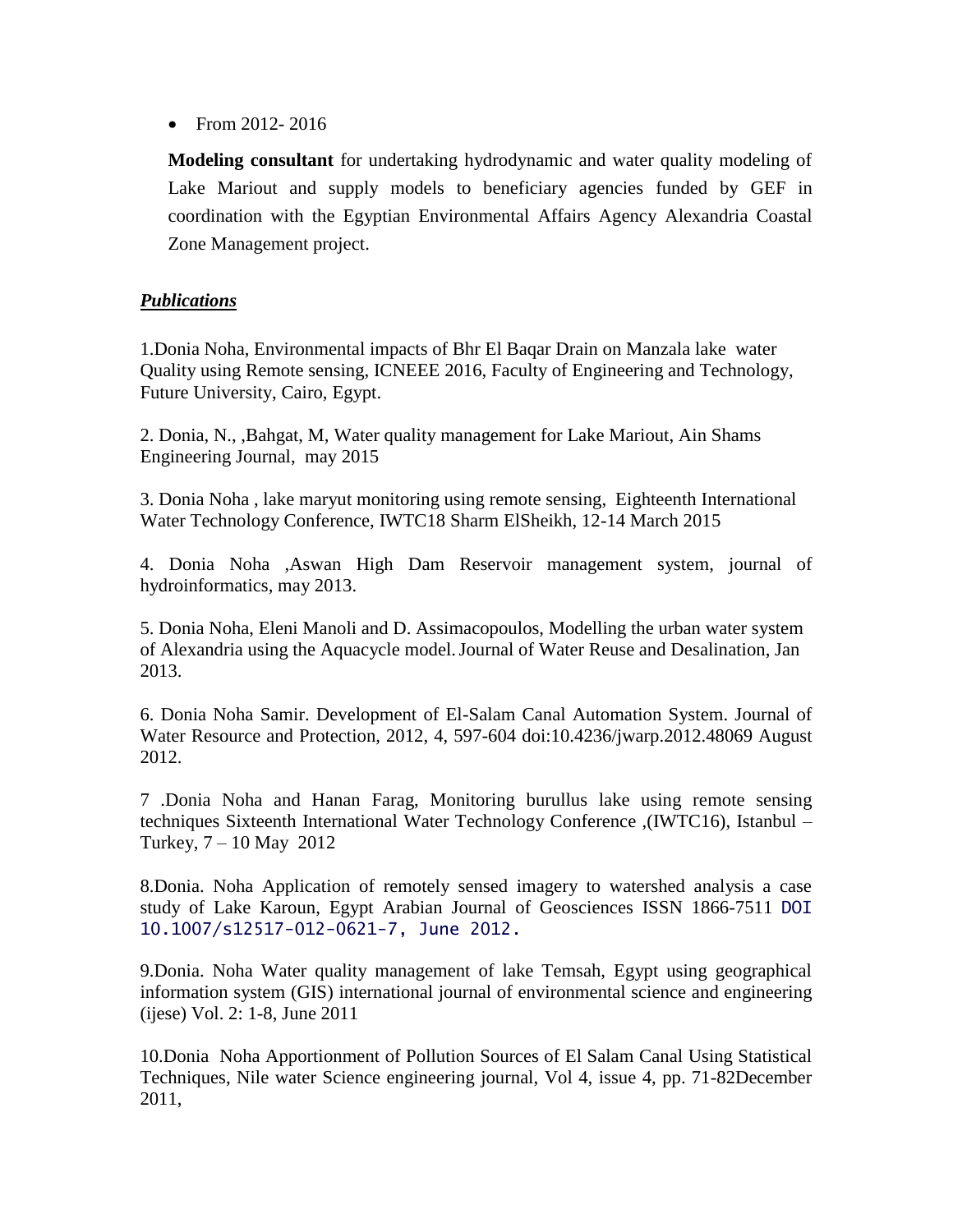11. Ghada Soliman , Mohamed Nour El-Din Eweis, Noha Donia , and Sherif Mohammady ElSayed A Java-based change detection application for environmental monitoring Malaysian Journal of remote sensing & gis Volume 2, June 2011

12.Donia, N.S and Ahmed M. A. Moussa Water Quality Changes Due to Al-Sukhna Power **Plant** in Shams Journal of Civil Engineering (ASJCE) Vol. 2. September 2010

13..Donia, N.S Modelling of Drainage Water Reuse in the Western Nile Delta, SIMHYDRO, NICE, 2-4 JUNE 2010.

14. Donia, N.S, Oil Spill Modelling as a tool for coastal pollution control, 6th International Symposium on Environmental Hydraulics, which will be held in Athens, Greece from June 23rd to June 25th, 2010.

15. Donia, **N.S**. and Farag, H. A., A Waste Load Model Analysis For El Noubariya Canal Drinking Water Abstraction, Egypt. Fourteenth International Water Technology Conference, IWTC 14 2010, Cairo, Egypt

16. Farag, H A.,El-Afandi, G S., **Donia, N.S**. Estimation of Evaporation Using A Weather Forecasting Model, Case Study: El-Manzala Lake, first international conference on coastal zone management of river deltas and lowland coastlines, March 2010, Cairo, Egypt

17 Donia, **N.S.,** Application of Remotely Sensed Imagery to Watershed Analysis; A Case Study of Lake Karoun, Egypt. Fourteenth International Water Technology Conference, IWTC 13 2009, Cairo, Egypt.

**18. Donia N. S**, Decision Support System for Water Quality Control of El Salam Canal, Journal of Faculty of Engineering, Ain Shams University, Vol. 43, No. 2, June 2008.

19.. Maha Adel Zaki , **Noha Samir Donia** , Medhat Saad Aziz and Iman Mahmoud El-Azizy, River Nile Banks Stability Analysis Model Case Study (Beni-Mazar Reach - Egypt), Twelfth International Water Technology Conference, Alexandria, Egypt, March 27-30, 2008.

20. B. M. Heza, M. El-din, **N. S. Donia** and A. M. Refaat , "Water Quality Improvement of Drains Polluted by Wastewater using Conventional Weir" Y., Twelfth International Water Technology Conference, Alexandria, Egypt, March 27-30, 2008.

21. **Noha Donia**, Water Quality Management Of Lake Temsah Using Geographical Information System (GIS).V International Symposium On Environmental Hydrology September ( 3rd - 5th ) , 2007 : Cairo, Egypt

22 Hanan Farag and **Noha S. Donia.,** Monitoring lake karoun using remote sensing and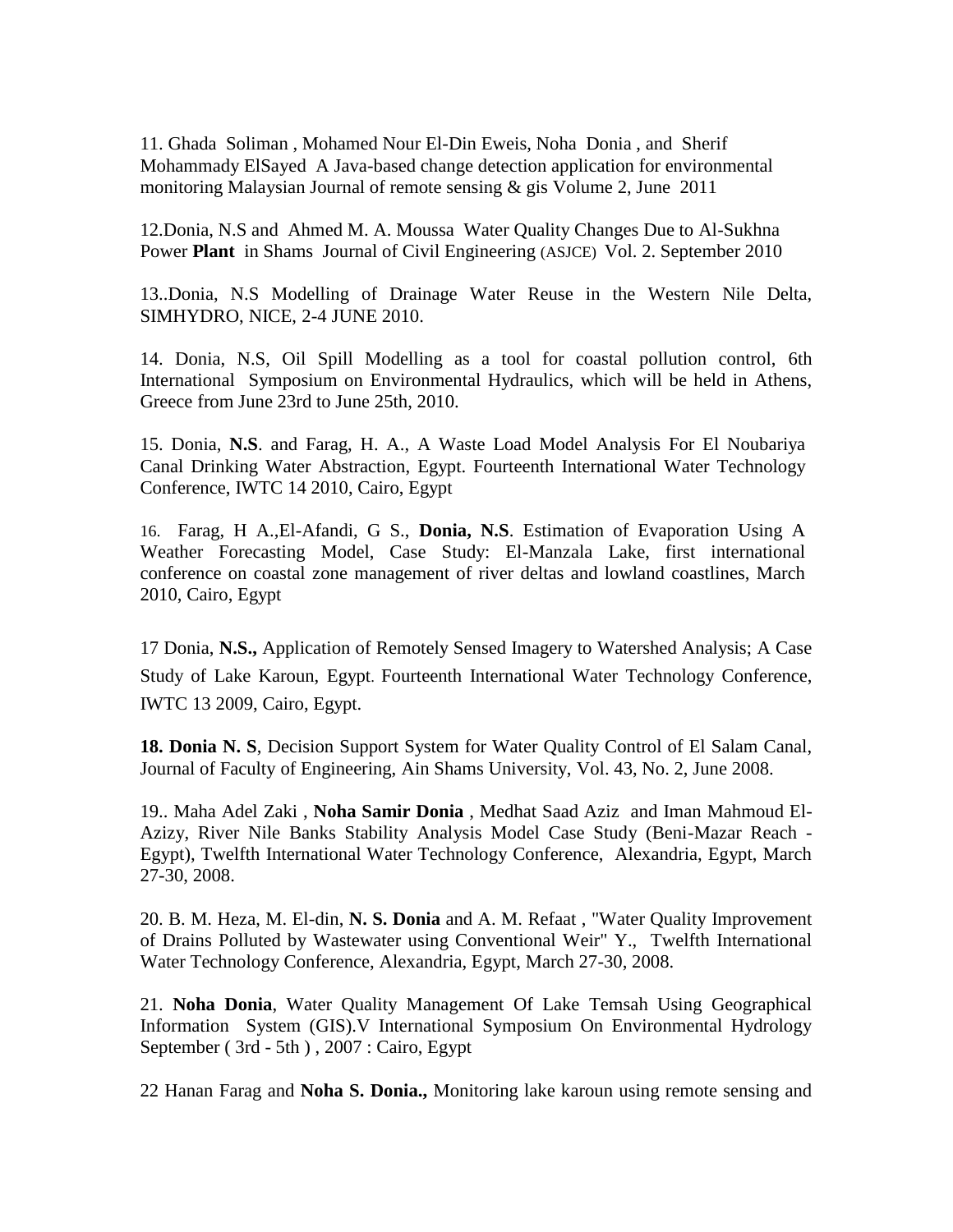GIS techniques V International Symposium On Environmental Hydrology September ( 3rd - 5th ) , 2007 : Cairo, Egypt.

22 Ahmed M. and **Donia N. S.,** Spatial Investigation of the Water Quality in Lake Manzala Using GIS Techniques. The Egyptian Journal of Remote Sensing and Space Sciences, ISSN 110-9823, Volume 10, p.p 63-86, April 2007.

23. Mahmoud H. Ahmed, Belal M. El-leithy and **Noha S. Donia,** A Remote Sensing Approach for Detecting Ecological Changes of Lake Manzala, Egypt, Journal of Al Azhar University, Engineering Sector (JAUES), ISSN 1110-6409, Volume 2, Number 3, April 2007.

24 **Donia N. S.,** Ahmed M. and Eric Kock Rasmussen, Water Quality Modeling of Manzala Lake, Egypt, Second Ain Shams University International Conference on Environmental Engineering , April 2007, Faculty of Engineering, Cairo, Egypt.

25 Mohamed E. Abdel Naby, Mohamed T. Abdel-Aziz., Iman M. Elazizy and **Noha S. Donia,** Modeling The Sedimentation And Erosion For River Nile (Kasr El-Nile Area), Journal of Faculty of Engineering, Vol. 42, March 2007, Ain Shams University.

26. **Donia N. S.,** Survey of Potable Water Quality Problems in Egypt, 11 th International Conference of Water Technology (IWTC 2007), March 2007.

27. **Donia N. S.,** W. Fayez, Mostafa S. and Salem A., The Influence of Using Information Technology In Upgrading Learning Strategy in Ain Shams University, the First Pan Arab Conference on Current and forthcoming Environmental issues in the Arab region", IESR, February 24-26, 2007.

28 Heikal M. T., **Donia N. S.** and Yousry M. M., Development of A Numerical Model For Prediction Relationships Between Water Quality And Water Quantity In Nile River, The First Pan Arab Conference On Current And Forthcoming Environmental issues in the Arab region", IESR, February 24-26, 2007.

29 Hosny, A. H. H. ; El Mikawi, M. A. , Donia, N. S., Mohamed A. S. and Hassan, A. M. Implementation Of The Environmental Management Systems In The Construction Industry In Egypt, the First Pan Arab Conference on Current and forthcoming Environmental issues in the Arab region", IESR, February 24-26, 2007.

30. Misbah, A. A., Donia, N. S., Yehia, M. M., and Mohamed, H. E., Evaluation of Agricultural Drains And Related Impacts On The Suitability of Rosetta Branch Water For Irrigation, the First Pan Arab Conference on Current and forthcoming Environmental issues in the Arab region", IESR, February 24-26, 2007.

31. Farid M. N., Donia N. S and Gamal H., Drainage Water Quality assessment in the Middle Delta. Journal of Al-Azhar University, Engineering Sector, Published by the Faculty of Engineering, Al-Azhar University, Vol. 2, No. 2, p.p. 171-182, Jan 2007.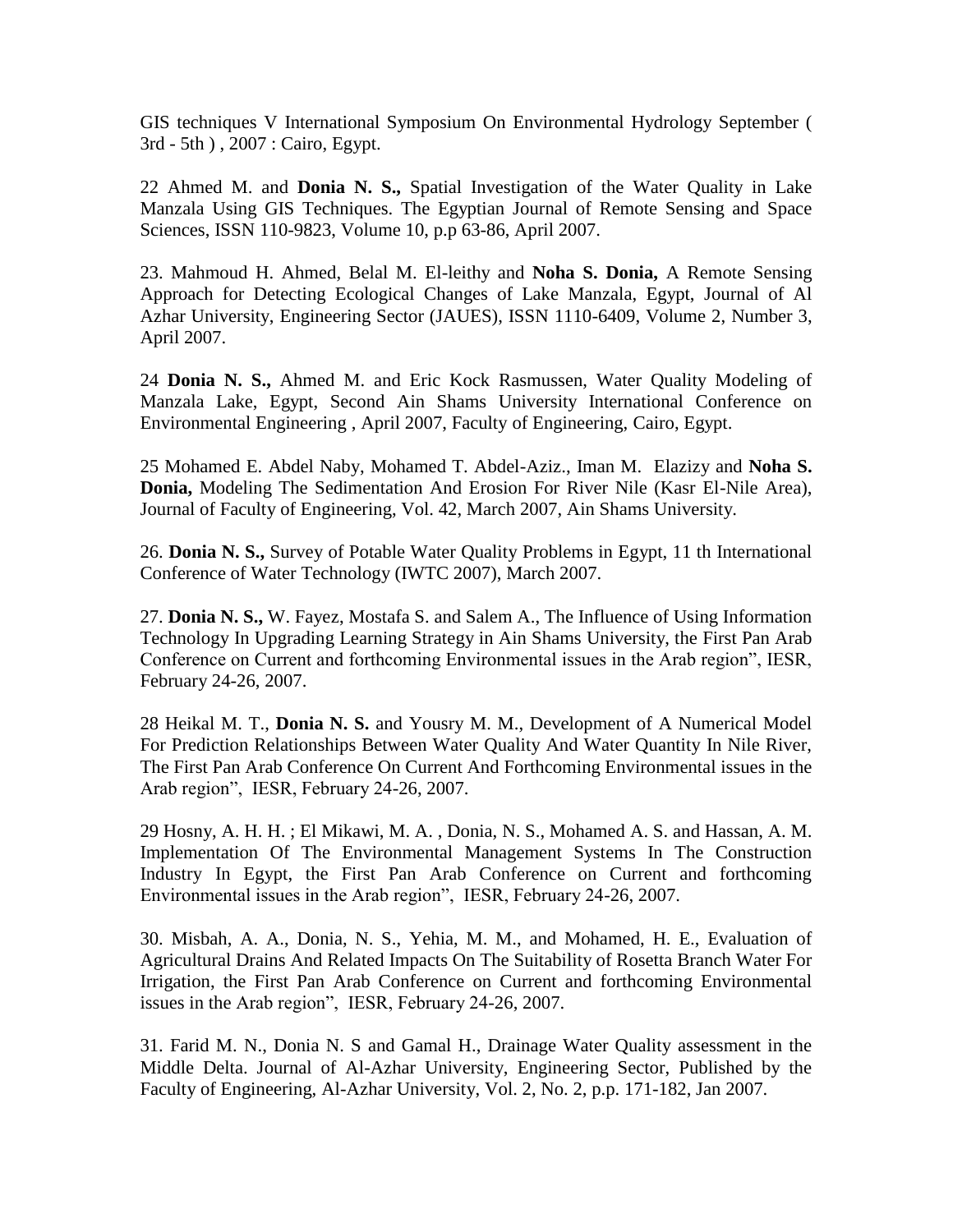32. El Bahrawy A, N., Refaat A. M., Donia N. S., Tawfic T. A., Heza Y. B. and Hamed M .A., Improvement of Water Quality in Rahawy Drain by using Aeration Weirs. Journal of Environmental Science, Institute of Environmental Studies and Researches, Ain Shams University, Vol (12), No 2, p.p. 101-122, June 2006, ISSN 1110-0826.

33. Ebeid M. E , A. N. Hassan, **N. S. Donia**, A. A. Abdel-Sattar and S. M. Abdel-Wahab Prediction of Malaria Risk Using Remote Sensing and GIS Techniques, Case study : Fayoum Area, ,Egypt. Workshop on Remote Sensing and GIS: Techniques and Applications. 25-28 November 2006. Arab School of Science and Technology (ASST), State of Kuwait.

34 **Donia Noha**, Mapping of Water Quality Index (WQI) using Geographical Information System (GIS) as Decision Supporting System Tool, 6th (AARSE 2006), ISBN Number 1-920-01710-0, 30 October-2 November 2006.

35. **Donia N. S.** and Ahmed M., Remote Sensing for Water Quality Monitoring of Lakes. Case study: Lake Manazla, 7th international Conference of Hydroinformatics (HIC 2006), Nice, France, 4-8 September 2006.

36. Khalifa A., El Bahrawy A., **Donia N. S.** and Gamal H., Evaluation of the reuse of drainage water using Modelling techniques case study: Gharbia Drain, Egypt., 7th international Conference of Hydroinformatics (HIC 2006), Nice, France, 4-8 Sep 2006.

37. **Donia N. S.** and Ahmed M., Remote Sensing for Water Quality Monitoring of Lakes. Case study: Lake Manazla, 7th international Conference of Hydroinformatics (HIC 2006), Nice, France, 4-8 September 2006.

38 Ebaid M. E., Hassan A. N., Abdel- Wahab S. M. Amal. **Donia N. S.** and Abdel-Sattar A. A., Relationship Between Satellite Derived Data Built Environment And Malaria In Fayoum, Egypt, , Journal of Environmental Science, Volume (12), No. (2), ISSN 1110- 0826, June 2006.

39 El Azizy I. M., Abdel Aziz T. M., **Donia N. S.** and Abel Naby M. E., Environmental Impacts of Morphological Changes in Kasr El-Nile Area, Cairo. , Journal of Environmental Science Volume(12), No (1), ISSN 1110-0826, June 2006.

40 H. Farag and **N. Donia**, Spatial Modeling Approach to Water Pollution Monitoring of Drainage System (El-Fayoum), 10 th International Conference of Water Technology, IWTC, March 2006.

41.. **Donia N. S.,** and H. Farag, Modeling Karoun Lake Watershed Using A GIS Linked Water Quality Model, 1st Inter. Conf. on Envir. Change of Lakes, Lagoons and Wetlands of the Southern Mediterranean Region (ECOLLAW, 2006), 3-7 January, 06, Cairo, Egypt.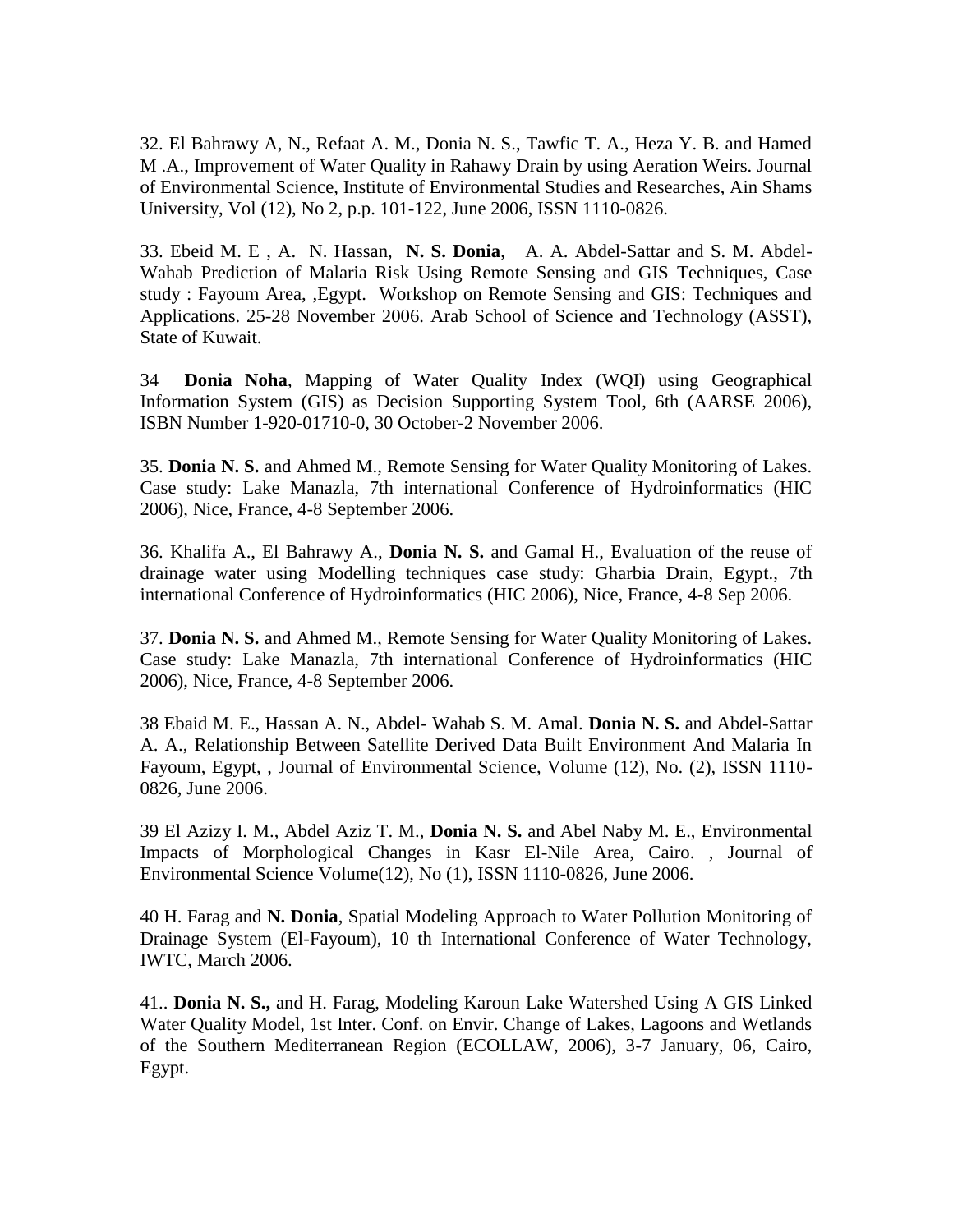42 M. H. Ahmed, B. M. El-leithy, **N. S. Donia** and S. M. Arafat, Monitoring The Historical Changes of Lake Manzala Ecosystems During The Last Three Decades Using Multidates Satellite Images, 1st Inter. Conf. on Envir. Change of Lakes, Lagoons and Wetlands of the Southern Mediterranean Region (ECOLLAW, 2006), 3-7 January, 06, Cairo, Egypt.

43 M.A. Ahmed, **Noha Donia** and Mamdouh A. Fahmy, Eutrophication Assessment of Lake Manzala using GIS Techniques, Journal of Hydroinformatics, 8.2, ISSN 1464-7141 International Water Resources Association IWA, April 2006.

44.. El Khouly M.S., El Nadi M. H., Zahran M. F., **Donia N. S**. and Ibrahim M. S., Reuse of Produced Wastewater from Natural Gas Industry in Irrigation, Journal of Environmental Science, Vol (10), No (4), ISSN 1110-0826, June 2005.

45.. **Donia N. S.,** Assesment and Re-Allocation of drinking water intakes along Rosetta Branch, IV International Symposium on Environmental Hydrology, ASCE-EGS, June 2005.

46 **Donia N. S.** and Farag H., Development of River Nile Water Quality Information System. ASCEE-1, First Ain Shams University International Conference on Environmental Engineering , April 2005, Faculty of Engineering, Ain Shams University, Cairo, Egypt.

47 **Donia N. S.,** Rosetta Branch Waste Load Allocation Model, 9 th International Conference of Water Technology, IWTC, March 2005.

48 **Donia N. S.,** Water Quality Assessment of Temsah Lake, Egypt. Al-Azhar Engineering Eighth International Conference, Dec 2004 and AL-AZHAR University Engineering Journal, AUEJ, Vol 8, No 1, Jan 2005.

49 Hussein M., **Donia N**. S. and EL-Leithy B., Using Remote Sensing Data for Assessing the Optical Characteristics of Alexandria Coastal Water, Egypt, XXth ISPRS Congress "Geo-Imagery Bridging Continents", Vol XXXV, Part B7, p.p. 1295-1300, ISSN 1682-1750, 12-23 July 2004, Istanbul, Turkey.

50 El Adly R. A., Abdel-Aziz A. G., **Donia N. S.** and Ibrahim Helal, A study on the Recovery of Used Transformer Oil by Acid/Kiln Dust Treatment, Journal of Environmental Science, Volume (8), No.(3) ISSN 1110-0826, June 2004.

51. **Donia N. S.,** Azizi I. and Khalifa A.K., "Industrial Pollution Control of Rosetta Branch, Nile River, Egypt", 7 th International Conference for Water Technology, June 2003, Cairo, Egypt.

52. **Donia N. S.,** "Environmental Management As An Instrument For Sustainable Development In Developing Nations", 13th International Environmental Conference on: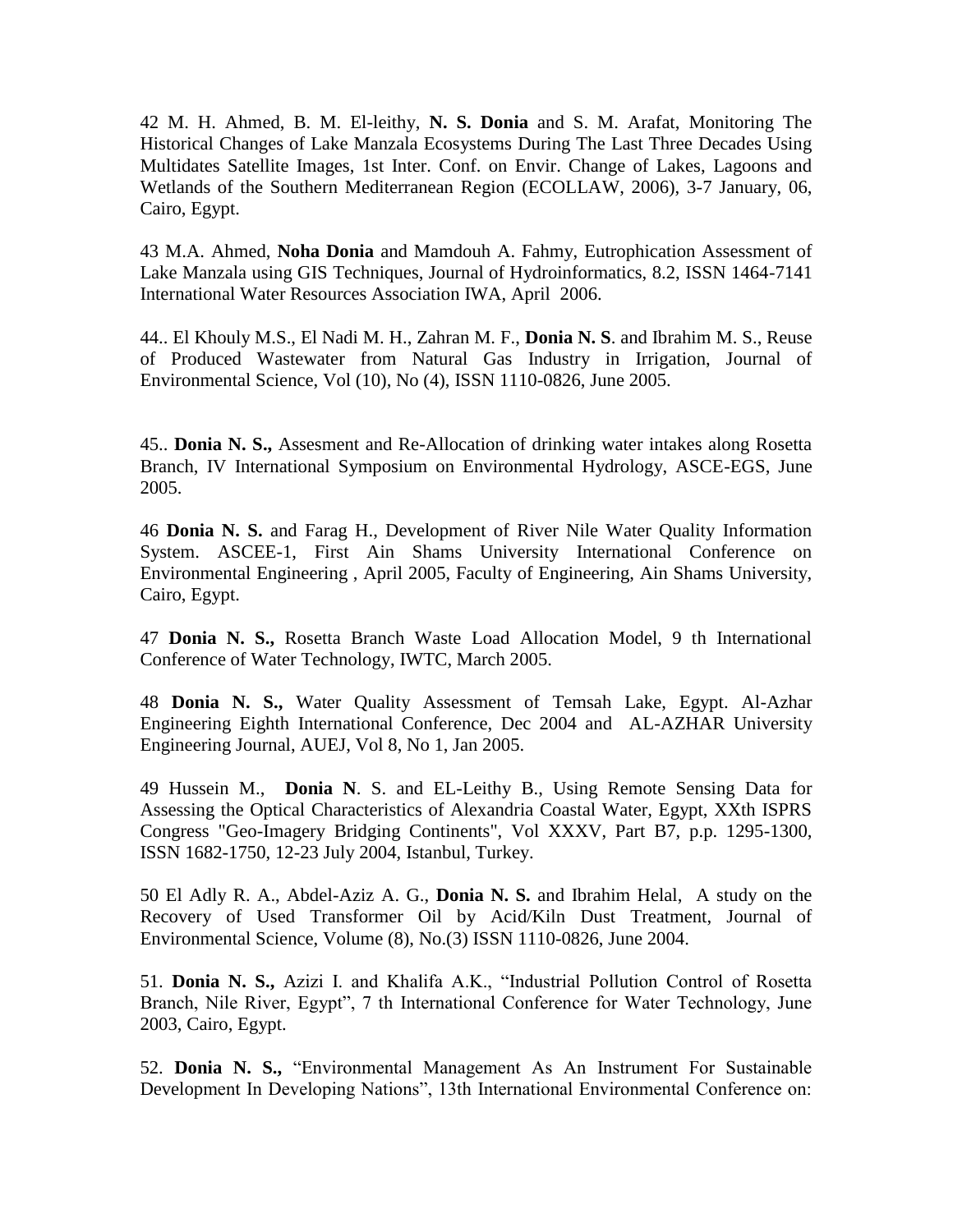"Environmental Protection is a Must", May 2003, Alexandria, Egypt.

53 **Donia N. S.,** Azizi I. and Khalifa A.K., "Water Quality Management of Agricultural Drains, Rosetta Branch, Nile River, Egypt, 7th National Conference on Environmental Studies and Research: Towards A Better Environment: The Present and The Future, April 2003, Cairo, Egypt.

54. **Donia N. S.,** "A Study of Water Quality Control of Rosetta Branch", the 4th International Conference on Role of Engineering Towards a Better Environment, Dec 2002, Alexandria, Egypt.

55. **Donia N. S.,** "Evaluation of Using DUFLOW Model for Rosetta Branch, River Nile, Egypt", Journal of Environmental Science, Vol: 3, P.15-25, ISSN 1110-0826, Dec 2001.

56 **Donia N. S.,** "Integration of GIS and Remote Sensing Techniques for Water Quality Assessment – Case Study: Lake Naivasha, Central Rift Valley, Kenya", International Conference on Integrated Management of Water Resources in the 21st century, Nov 1999, Cairo, Egypt.

57. **Donia N. S.,** "Integration of GIS and Computer Modeling to Study the Water Quality of Lake Naivasha, Central Rift Valley, Kenya", ASCE Middle East Regional Conference and the 2nd International Symposium on Environmental Hydrology, May 1999, Cairo, Egypt.

58. **Donia N. S.,** "Ecosystem Approach to Management of Temsah Lake in Egypt", VIth National Conference for Environmental Studies and Research on Egyptian Desert Environmental Development, May 1998, Cairo, Egypt.

# **HONORS, AWARDS, GRANTS RECEIVED**

## *Research Fellowships:*

Awarded a research fellowship for funded by Ain Shams University and National Organization of Fishery for the Water Quality Assessment of Temsah lake with these specific objectives:

- 1. to assess the present water quality status of the lake,
- 2. to identify the major pollution sources affecting the lake,
- 3. and to investigate the change of water quality of the lake during the last 10 years

## *Awards:*

The best PhD thesis in the institute of environmental studies and researches, Ain Shams University, for year 2002